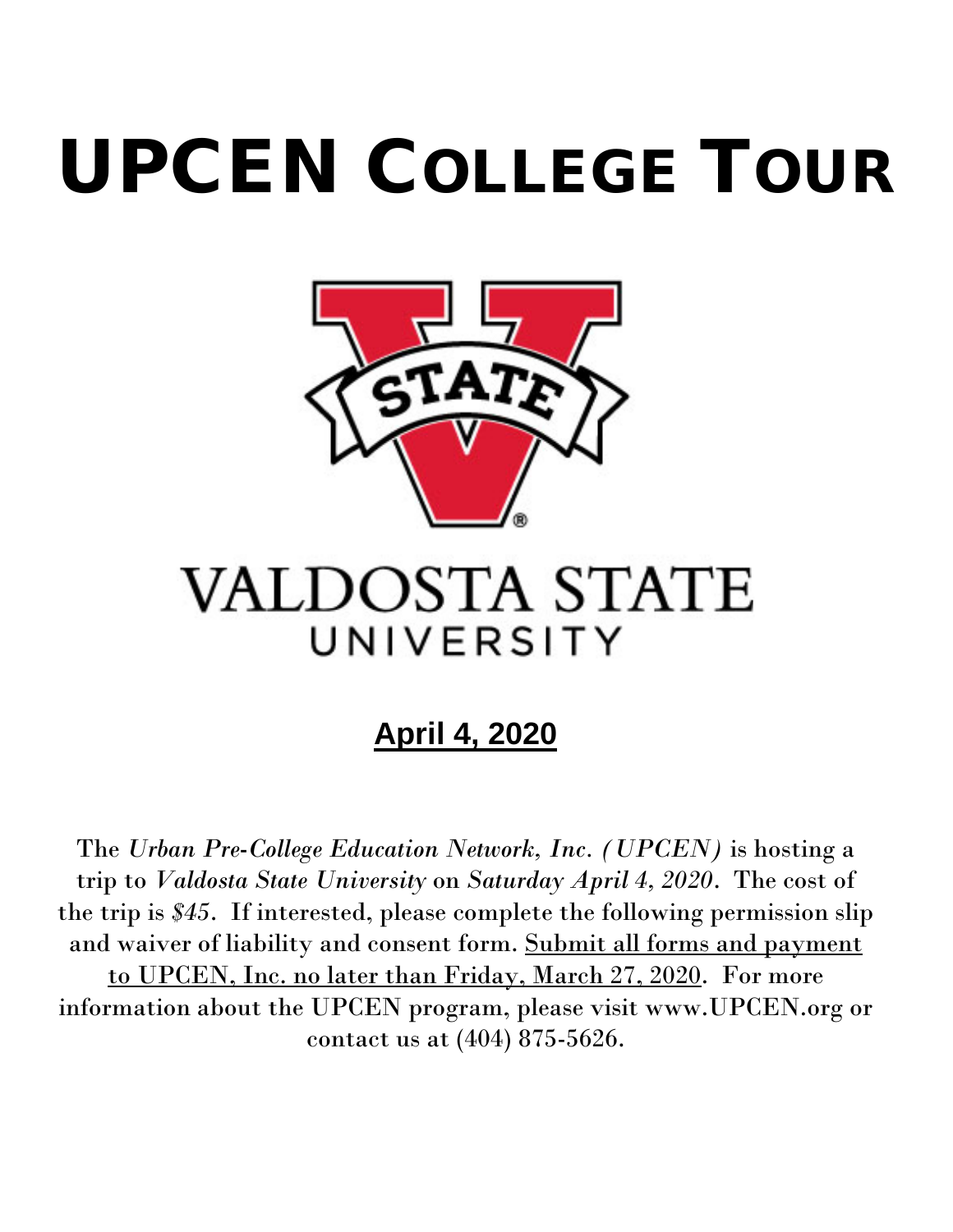## **UPCEN | URBAN PRE-COLLEGE EDUCATION NETWORK**

| Date:                                                                                                                                                                 | Saturday, April 4, 2020                                                                                                                                                                                                                                                                                                                                                                                                                                                                                                                                                                                                                  |
|-----------------------------------------------------------------------------------------------------------------------------------------------------------------------|------------------------------------------------------------------------------------------------------------------------------------------------------------------------------------------------------------------------------------------------------------------------------------------------------------------------------------------------------------------------------------------------------------------------------------------------------------------------------------------------------------------------------------------------------------------------------------------------------------------------------------------|
| Time:                                                                                                                                                                 | $5:30$ AM $-$ 6:30 PM                                                                                                                                                                                                                                                                                                                                                                                                                                                                                                                                                                                                                    |
| Location:                                                                                                                                                             | Valdosta State University, 1500 N. Patterson St., Valdosta, GA 31698                                                                                                                                                                                                                                                                                                                                                                                                                                                                                                                                                                     |
| Cost                                                                                                                                                                  | \$45 - Covers Lunch & Transportation Costs                                                                                                                                                                                                                                                                                                                                                                                                                                                                                                                                                                                               |
| <b>Transportation:</b>                                                                                                                                                | 32 Passenger Bus                                                                                                                                                                                                                                                                                                                                                                                                                                                                                                                                                                                                                         |
| Notes:                                                                                                                                                                | Attorney Melvyn R. Burrow (Bro. Kariuki) will rent a 32 passenger bus so space is<br>limited. The first 25 students to submit their signed permission slips and \$45<br>payment will be able to attend. Students will meet at The Serenity Club, Inc.,<br>1933 Moreland Avenue SE, Atlanta, GA 30316 on Saturday, April 4, 2020 at five<br>thirty am (5:30 AM) and will then travel to Valdosta State University. Please<br>respond by Friday, March 27, 2020 so that your child will have the opportunity to<br>attend. Students will participate in Valdosta State University's Open House. For<br>more information call 404-875-5626. |
| Please return this permission slip and payment by Friday, March 27, 2020.<br>You can submit all forms via fax at (404) 875-444<br>or via E-mail at upcen10@gmail.com. |                                                                                                                                                                                                                                                                                                                                                                                                                                                                                                                                                                                                                                          |

#### **Valdosta State University College Tour Permission Slip**

I give permission for my child, (please include child's full name),  $\overline{\phantom{a}}$ to attend the UPCEN, Inc.'s college tour trip to Valdosta State University on Saturday, April 4, 2020 from five thirty am (5:30 AM) to six thirty pm (6:30 PM). Enclosed is \$45 to cover the cost of the trip (please submit exact cash or check and/or money order made payable to UPCEN, Inc.)

#### **In case of an emergency, I give permission for my child to receive medical treatment. In case of such an emergency, please contact:**

\_\_\_\_\_\_\_\_\_\_\_\_\_\_\_\_\_\_\_\_\_\_\_\_\_\_\_\_\_\_\_\_\_\_\_\_\_\_\_\_\_\_\_\_\_\_\_\_\_\_\_\_\_\_\_\_\_\_\_\_\_\_\_\_\_\_\_\_\_\_\_\_\_\_\_\_\_\_\_\_\_\_\_\_ Emergency Contact Name Emergency Contact Telephone # \_\_\_\_\_\_\_\_\_\_\_\_\_\_\_\_\_\_\_\_\_\_\_\_\_\_\_\_\_\_\_\_\_\_\_\_\_\_\_\_\_\_\_\_\_\_\_\_\_\_\_\_\_\_\_\_\_\_\_\_\_\_\_\_\_\_\_\_\_\_\_\_\_\_\_\_\_\_\_\_\_\_\_\_ Parent/Guardian Full Name Parent/Guardian Contact Telephone # \_\_\_\_\_\_\_\_\_\_\_\_\_\_\_\_\_\_\_\_\_\_\_\_\_\_\_\_\_\_\_\_\_\_\_\_\_\_\_\_\_\_\_\_\_\_\_\_\_\_\_\_\_\_\_\_\_\_\_\_\_\_\_\_\_\_\_\_\_\_\_\_\_\_\_\_\_\_\_\_\_\_\_\_

Parent/Guardian Signature Date